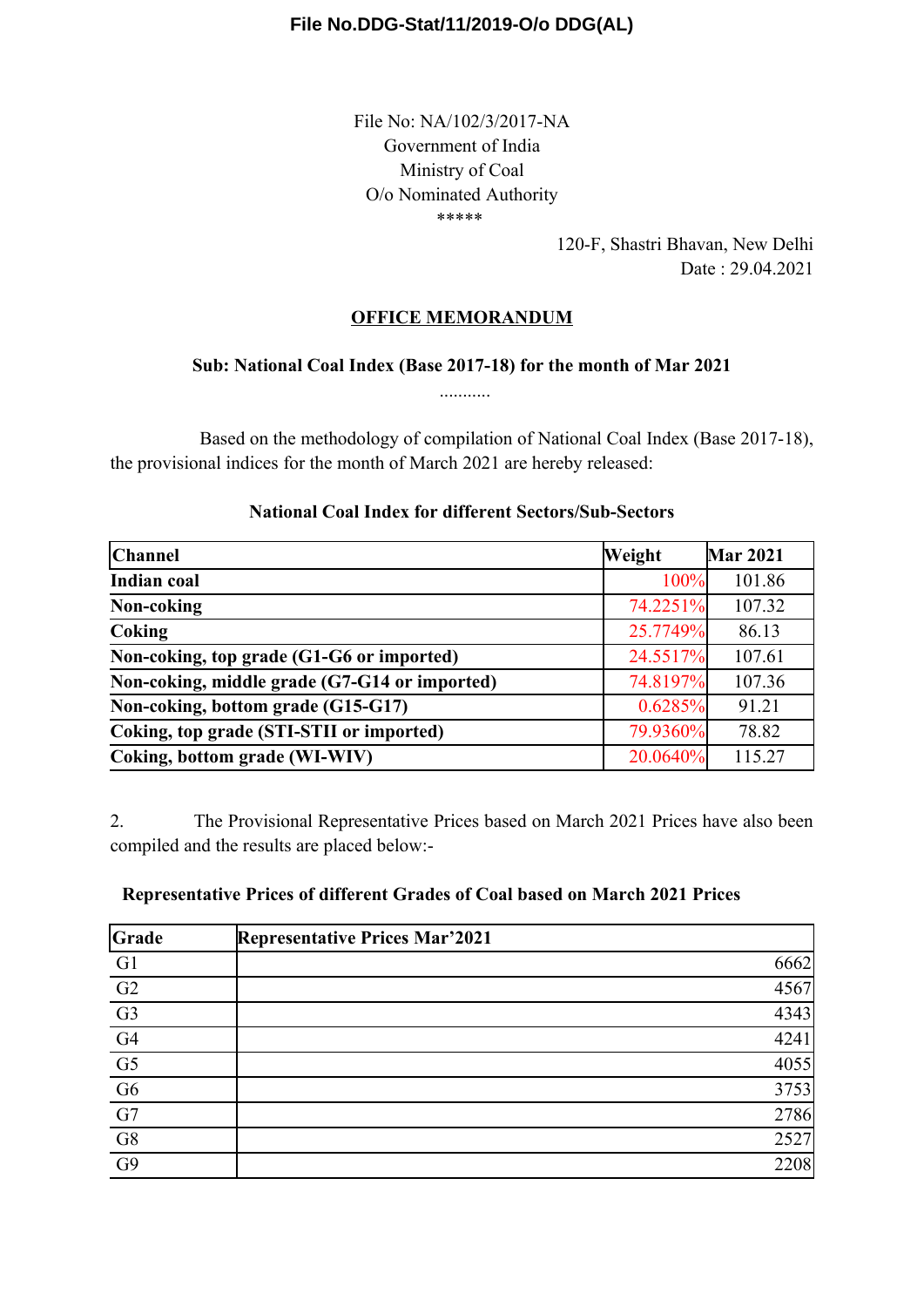## **File No.DDG-Stat/11/2019-O/o DDG(AL)**

| G10              | 1925  |
|------------------|-------|
| G <sub>11</sub>  | 1576  |
| $\overline{G12}$ | 1413  |
| $\overline{G13}$ | 1350  |
| G14              | 1157  |
| $\overline{G15}$ | 815   |
| $\overline{G16}$ | 672   |
| G17              | 490   |
| $ST-I$           | 10297 |
| $ST-II$          | 9349  |
| $W-I$            | 5790  |
| $W-II$           | 4555  |
| W-III            | 3816  |
| W-IV             | 3070  |

3. The historical data sets in respect of National Coal Index as well as the Representative Prices are given in Table A and Table B, respectively, in the Annexure.

> (Manish Uniyal) Under Secretary to the Government of India

**Website of the Ministry**

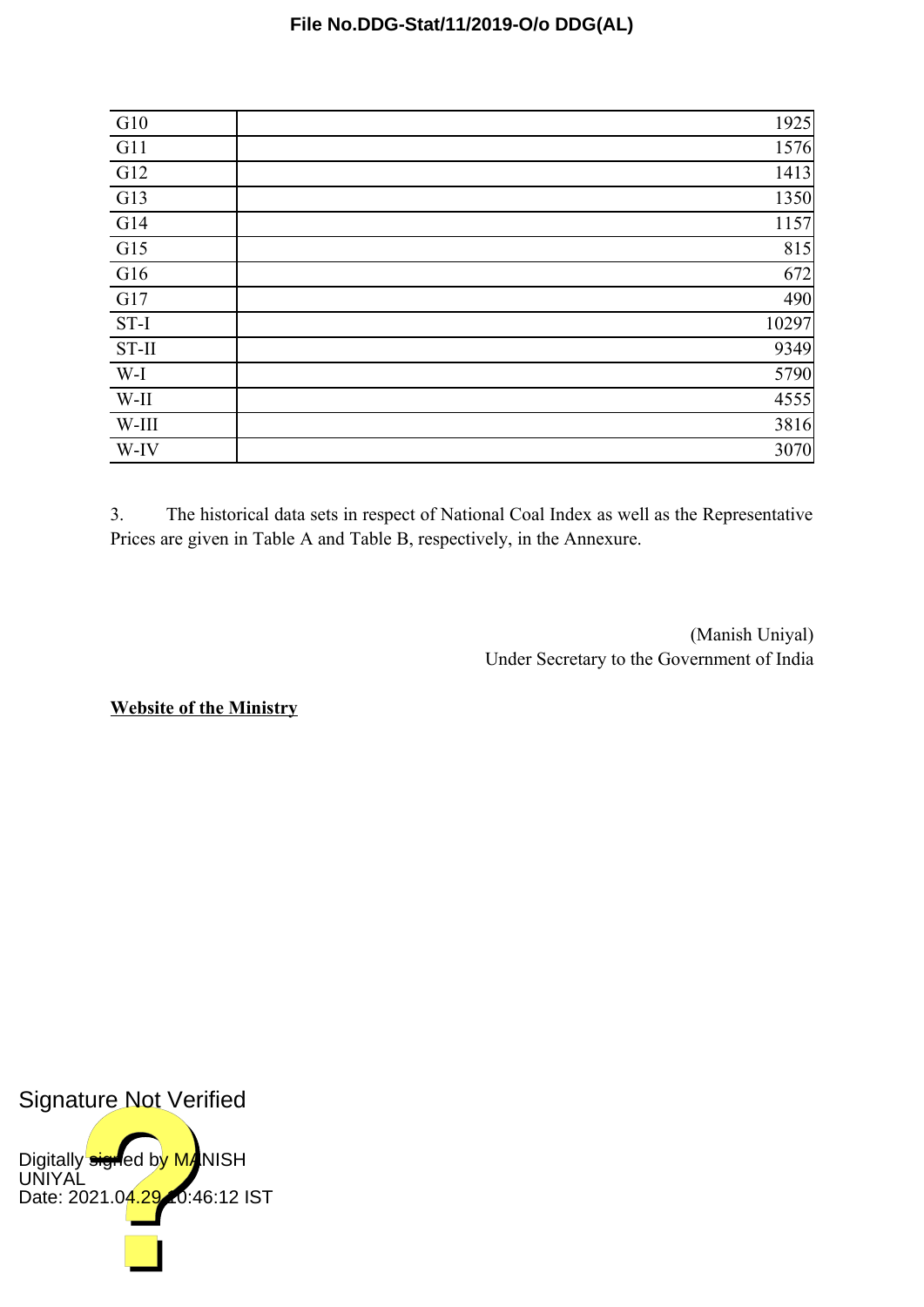| <b>Price Channel</b>                                                            | Apr'17  | May'17        | Jun'17        | <b>Jul'17</b> | Aug'17  | Sep'17            | Oct'17  | Nov'17        | Dec'17        | <b>Jan'18</b> | Feb'18  | <b>Mar'18</b> |
|---------------------------------------------------------------------------------|---------|---------------|---------------|---------------|---------|-------------------|---------|---------------|---------------|---------------|---------|---------------|
| <b>Indian coal</b>                                                              | 97.4614 | 96.6817       | 95.6401       | 92.2195       | 93.6172 | 97.0699           | 98.9755 | 103.207       | 101.98        | 105.977       | 110.791 | 111.641       |
| Non-coking                                                                      | 95.8954 | 94.3449       | 92.9086       | 92.4981       | 96.1414 | 99.2708           | 99.0367 | 103.694       | 103.042       | 107.141       | 110.182 | 110.575       |
| Coking                                                                          | 101.971 | 103.411       | 103.506       | 91.4173       | 86.3484 | 90.7319           | 98.7991 | 101.804       | 98.9222       | 102.626       | 112.546 | 114.71        |
| Non-coking, top grade (G1-G6 or imported)                                       | 94.3781 | 92.8424       | 89.5891       | 91.6254       | 95.9914 | 98.0194           | 101.906 | 107.137       | 105.498       | 109.212       | 110.168 | 10.199        |
| Non-coking, middle grade (G7-G14 or imported)                                   | 96.5658 | 94.9803       | 94.1628       | 92.9152       | 96.1029 | 99.6243           | 98.0768 | 102.228       | 102.159       | 106.531       | 109.941 | 10.455        |
| Non-coking, bottom grade (G15-G17)                                              | 75.3678 | 77.3909       | 73.272        | 76.9321       | 106.582 | 106.079           | 101.216 | 143.769       | 112.164       | 98.8324       | 139.499 | 139.499       |
| Coking, top grade (STI-STII or imported)                                        | 103.13  | 104.727       | 104.985       | 90.7374       | 82.2476 | 88.3053           | 98.9904 | 101.533       | 98.0331       | 102.829       | 115.177 | 117.118       |
| Coking, bottom grade (WI-WIV)                                                   | 97.3548 | 98.1671       | 97.6157       | 94.1259       | 102.686 | 100.4             | 98.0371 | 102.885       | 102.464       | 101.821       | 102.061 | 105.12        |
| National Coal Index (Base 2017-18) for the Financial year 2018-19               |         |               |               |               |         |                   |         |               |               |               |         |               |
| <b>Price Channel</b>                                                            | Apr'18  |               |               |               |         | $\textsf{Sep'18}$ |         |               |               |               |         |               |
|                                                                                 |         | <b>May'18</b> | <b>Jun'18</b> | <b>Jul'18</b> | Aug'18  |                   | Oct'18  | <b>Nov'18</b> | <b>Dec'18</b> | <b>Jan'19</b> | Feb'19  | <b>Mar'19</b> |
| <b>Indian coal</b>                                                              | 109.664 | 111.882       | 110.168       | 108.393       | 112.668 | 110.653           | 112.614 | 115.751       | 116.361       | 112.481       | 109.723 | 105.98        |
| Non-coking                                                                      | 109.988 | 112.886       | 113.401       | 109.385       | 114.903 | 111.825           | 113.87  | 14.216        | 115.083       | 108.838       | 108.579 | 104.076       |
| Coking                                                                          | 108.733 | 108.991       | 100.86        | 105.534       | 106.23  | 107.279           | 108.998 | 120.171       | 120.043       | 122.973       | 113.015 | 111.46        |
|                                                                                 | 111.649 | 109.914       | 115.445       | 117.33        | 116.464 | 118.198           | 124.338 | 119.351       | 116.975       | 118.524       | 118.939 | 102.688       |
| Non-coking, middle grade (G7-G14 or imported)                                   | 109.383 | 113.99        | 112.496       | 106.732       | 114.391 | 109.893           | 110.612 | 112.343       | 114.317       | 105.607       | 105.125 | 104.691       |
| Non-coking, top grade (G1-G6 or imported)<br>Non-coking, bottom grade (G15-G17) | 17.043  | 97.655        | 141.196       | 114.934       | 114.934 | 92.8512           | 92.8512 | 136.596       | 132.309       | 115.084       | 115.084 | 85.0854       |
| Coking, top grade (STI-STII or imported)                                        | 110.696 | 110.187       | 100.684       | 105.816       | 105.283 | 107.618           | 108.902 | 121.22        | 119.057       | 122.306       | 113.041 | 110.716       |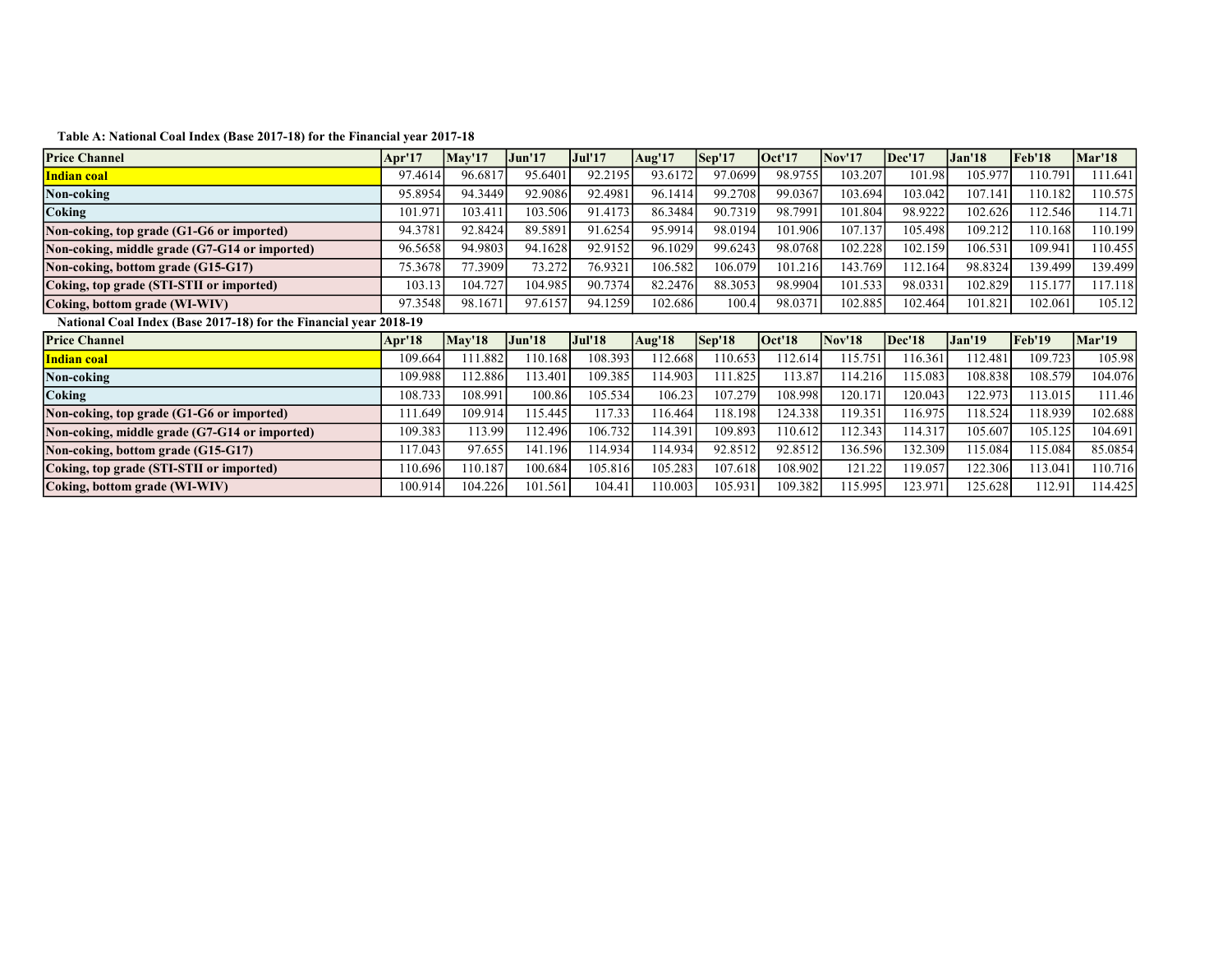| <b>Price Channel</b>                          | Apr'19                                                            | <b>May'19</b> | <b>Jun'19</b> | <b>Jul'19</b> | Aug'19   | $\textsf{Sep}'19$      | Oct'19  | <b>Nov'19</b> | Dec'19   | <b>Jan'20</b> | Feb'20   | Mar'20   |  |
|-----------------------------------------------|-------------------------------------------------------------------|---------------|---------------|---------------|----------|------------------------|---------|---------------|----------|---------------|----------|----------|--|
| Indian coal                                   | 107.102                                                           | 106.677       | 105.838       | 105.635       | 104.3161 | 103.002                | 101.839 | 100.134       | 99.2437  | 98.8988       | 100.175  | 99.9745  |  |
| Non-coking                                    | 106.981                                                           | 103.948       | 105.026       | 104.194       | 102.829  | 103.684                | 104.398 | 103.216       | 102.249  | 103.285       | 103.141  | 102.738  |  |
| Coking                                        | 107.449                                                           | 114.537       | 108.177       | 109.783       | 108.597  | 101.038                | 94.4681 | 91.2564       | 90.5892  | 86.2675       | 91.6338  | 92.0164  |  |
| Non-coking, top grade (G1-G6 or imported)     | 103.78                                                            | 101.511       | 99.5089       | 100.17        | 103.652  | 97.1606                | 101.895 | 102.605       | 103.163  | 108.757       | 109.572  | 105.355  |  |
| Non-coking, middle grade (G7-G14 or imported) | 108.216                                                           | 104.906       | 106.798       | 105.469       | 102.555  | 105.828                | 105.228 | 103.157       | 101.913  | 101.539       | 101.119  | 101.974  |  |
| Non-coking, bottom grade (G15-G17)            | 85.0854                                                           | 85.0854       | 109.615       | 109.615       | 103.374  | 103.374                | 103.374 | 134.171       | 106.502  | 97.3421       | 92.5168  | 91.4492  |  |
| Coking, top grade (STI-STII or imported)      | 107.408                                                           | 113.01        | 107.353       | 107.226       | 105.825  | 97.0207                | 89.0264 | 85.4857       | 82.4276  | 78.3089       | 83.2239  | 83.6942  |  |
| Coking, bottom grade (WI-WIV)                 | 107.61                                                            | 120.621       | 111.46        | 119.97        | 119.64   | 117.044                | 116.148 | 14.247        | 123.106  | 117.975       | 125.139  | 125.173  |  |
|                                               | National Coal Index (Base 2017-18) for the Financial year 2020-21 |               |               |               |          |                        |         |               |          |               |          |          |  |
| <b>Price Channel</b>                          | Apr'20                                                            | Mav'20        | <b>Jun'20</b> | <b>Jul'20</b> | Aug'20   | $\sqrt{\text{Sep}'20}$ | Oct'20  | <b>Nov'20</b> | Dec'20   | <b>Jan'21</b> | Feb'21   | Mar'21   |  |
| Indian coal                                   | 100.145                                                           | 98.0627       | 91.7456       | 88.6949       | 88.9607  | 88.5596                | 89.5454 | 91.9545       | 93.1884  | 95.4465       | 99.1790  | 101.8585 |  |
| Non-coking                                    | 101.328                                                           | 99.4244       | 94.8537       | 93.7593       | 94.2628  | 93.3146                | 93.9503 | 96.2355       | 98.3186  | 102.2012      | 106.0394 | 107.3205 |  |
| Coking                                        | 96.7384                                                           | 94.1412       | 82.7952       | 74.1106       | 73.6922  | 74.8664                | 76.8606 | 79.6264       | 78.4149  | 75.9948       | 79.4227  | 86.1294  |  |
| Non-coking, top grade (G1-G6 or imported)     | 100.305                                                           | 97.7013       | 90.7973       | 91.829        | 91.4654  | 88.6119                | 93.7071 | 96.3633       | 100.5507 | 107.2031      | 113.8952 | 107.6067 |  |
| Non-coking, middle grade (G7-G14 or imported) | 101.777                                                           | 100.087       | 96.2484       | 94.465        | 95.2231  | 94.8453                | 94.0901 | 96.241        | 97.6692  | 100.6803      | 103.6108 | 107.3619 |  |
| Non-coking, bottom grade (G15-G17)            | 87.812                                                            | 87.8127       | 87.2774       | 85.1616       | 89.2253  | 94.8051                | 86.7978 | 90.5777       | 88.4364  | 87.8635       | 88.2817  | 91.2115  |  |
| Coking, top grade (STI-STII or imported)      | 91.8842                                                           | 88.3985       | 75.8017       | 64.1995       | 64.5917  | 65.7152                | 67.1092 | 69.6454       | 69.1163  | 66.1241       | 69.7540  | 78.8161  |  |
|                                               |                                                                   |               |               |               |          |                        |         |               |          |               |          |          |  |

\* NCI from Apr 20 to Mar 21 is Provisional as the Import Data is Provisional